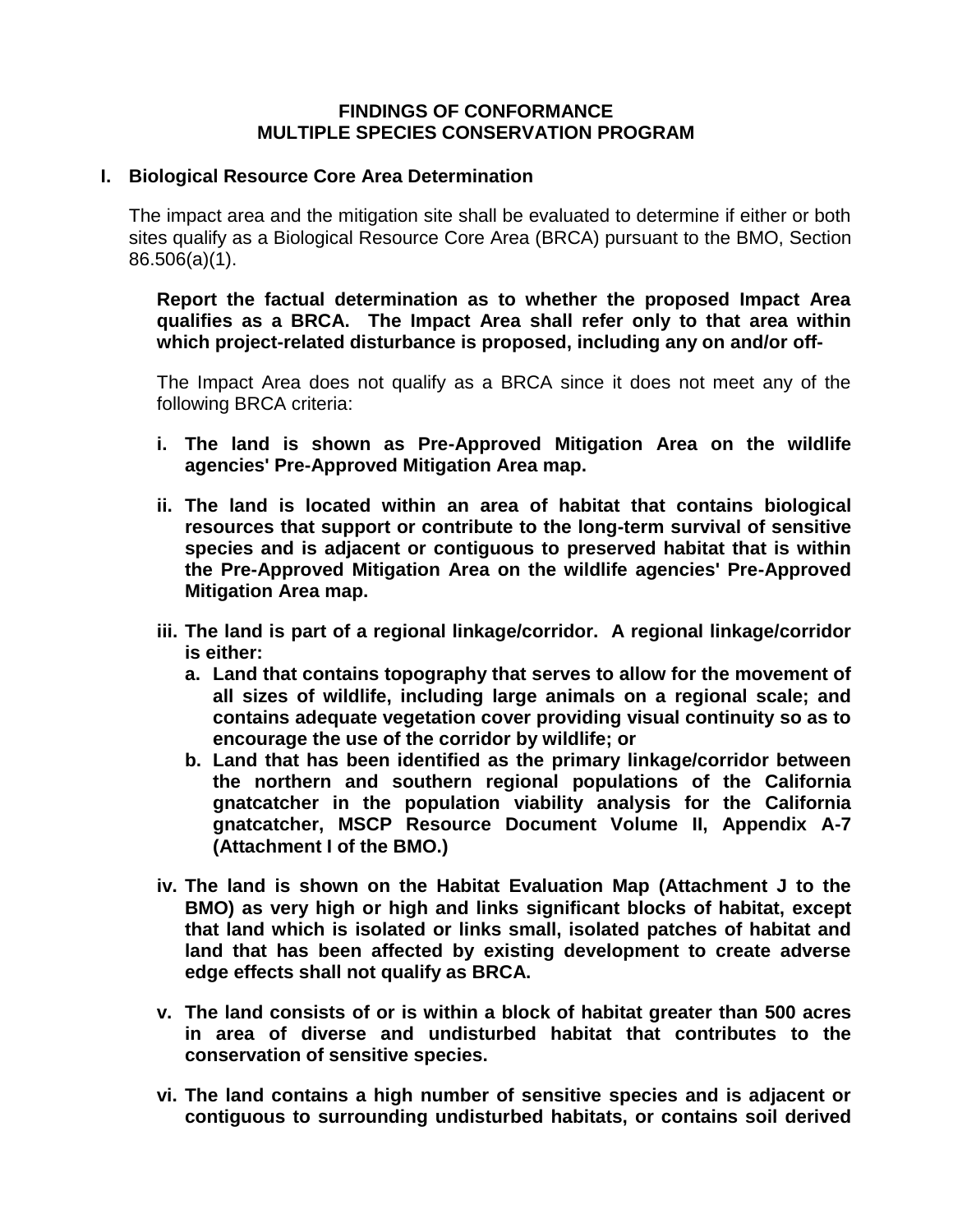**from the following geologic formations which are known to support sensitive species:**

- **a. Gabbroic rock;**
- **b. Metavolcanic rock;**
- **c. Clay;**
- **d. Coastal sandstone**
- **A. Report the factual determination as to whether the Mitigation Site qualifies as a BRCA.**

# **II. Biological Mitigation Ordinance Findings**

# **A. Project Design Criteria (Section 86.505(a))**

The following findings in support of Project Design Criteria, including Attachments G and H (if applicable), must be completed for all projects that propose impacts to Critical Populations of Sensitive Plant Species (Attachment C), Significant Populations of Narrow Endemic Animal Species (Attachment D), Narrow Endemic Plant Species (Attachment E) or Sensitive Plants (San Diego County Rare Plant List) or proposes impacts within a Biological Resource Core Area.

- **1. Project development shall be sited in areas to minimize impact to habitat.**
- **2. Clustering to the maximum extent permitted by County regulations shall be considered where necessary as a means of achieving avoidance.**
- **3. Notwithstanding the requirements of the slope encroachment regulations contained within the Resource Protection Ordinance, effective October 10, 1991, projects shall be allowed to utilize design that may encroach into steep slopes to avoid impacts to habitat.**
- **4. The County shall consider reduction in road standards to the maximum extent consistent with public safety considerations.**
- **5. Projects shall be required to comply with applicable design criteria in the County MSCP Subarea Plan, attached hereto as Attachment G (Preserve Design Criteria) and Attachment H (Design Criteria for Linkages and Corridors).**

#### **B. Preserve Design Criteria (Attachment G)**

In order to ensure the overall goals for the conservation of critical core and linkage areas are met, the findings contained within Attachment G shall be required for all projects located within Pre-Approved Mitigation Areas or areas designated as Preserved as identified on the Subarea Plan Map.

Acknowledge the "no net loss" of wetlands standard that individual projects must meet to satisfy State and Federal wetland goals, policies, and standards, and implement applicable County ordinances with regard to wetland mitigation.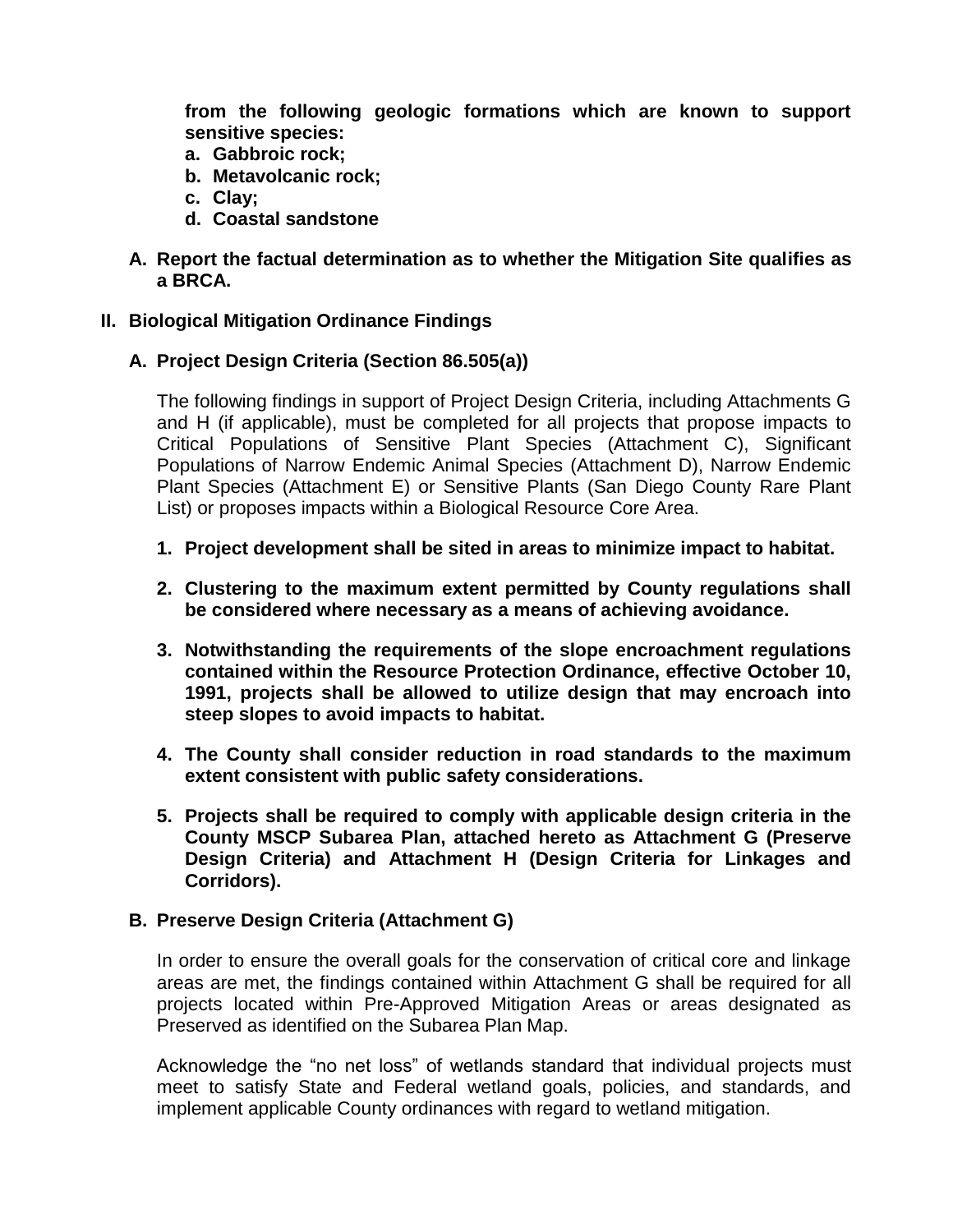- **1. Include measures to maximize the habitat structural diversity of conserved habitat areas, including conservation of unique habitats and habitat features.**
- **2. Provide for the conservation of spatially representative examples of extensive patches of Coastal sage scrub and other habitat types that were ranked as having high and very high biological value by the MSCP habitat evaluation model.**
- **3. Create significant blocks of habitat to reduce edge effects and maximize the ratio of surface area to the perimeter of conserved habitats. Subsequently, using criteria set out in Chapter 6, Section 6.2.3 of the MSCP Plan, potential impacts from new development on biological resources within the preserve that should be considered in the design of any project include access, non-native predators, non-native species, illumination, drain water (point source), urban runoff (non-point source) and noise.**
- **4. Provide incentives for development in the least sensitive habitat areas.**
- **5. Minimize impacts to narrow endemic species and avoid impacts to core populations of narrow endemic species.**
- **6. Preserve the biological integrity of linkages between BRCAs.**
- **7. Achieve the conservation goals for covered species and habitats (refer to Table 3-5 of the MSCP Plan).**

#### **C. Design Criteria for Linkages and Corridors (Attachment H)**

For project sites located within a regional linkage and/or that support one or more potential local corridors, the following findings shall be required to protect the biological value of these resources:

Habitat linkages as defined by the BMO, rather than just corridors, will be maintained.

- **1. Existing movement corridors within linkages will be identified and maintained.**
- **2. Corridors with good vegetative and/or topographic cover will be protected.**
- **3. Regional linkages that accommodate travel for a wide range of wildlife species, especially those linkages that support resident populations of wildlife, will be selected.**
- **4. The width of a linkage will be based on the biological information for the target species, the quality of the habitat within and adjacent to the corridor, topography, and adjacent land uses. Where there is limited**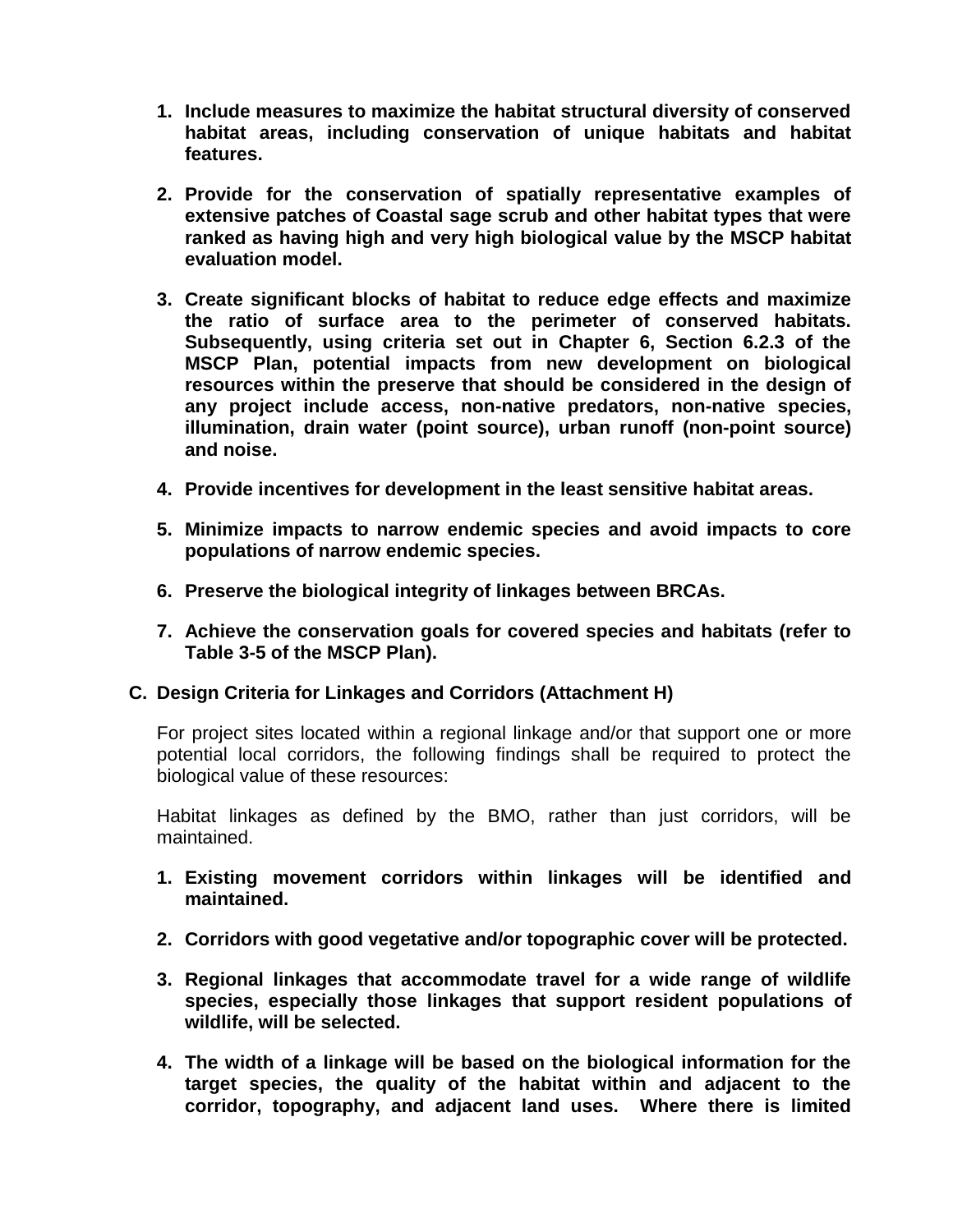**topographic relief, the corridor must be well vegetated and adequately buffered from adjacent development.**

- **5. If a corridor is relatively long, it must be wide enough for animals to hide in during the day. Generally, wide linkages are better than narrow ones. If narrow corridors are unavoidable, they should be relatively short. If the minimum width of a corridor is 400 feet, it should be no longer than 500 feet. A width of greater than 1,000 feet is recommended for large mammals and birds. Corridors for bobcats, deer, and other large animals should reach rim-to-rim along drainages, especially if the topography is steep.**
- **6. Visual continuity (i.e., long lines-of-site) will be provided within movement corridors. This makes it more likely that animals will keep moving through it. Developments along the rim of a canyon used as a corridor should be set back from the canyon rim and screened to minimize their visual impact.**
- **7. Corridors with low levels of human disturbance, especially at night, will be selected. This includes maintaining low noise levels and limiting artificial lighting.**
- **8. Barriers, such as roads, will be minimized. Roads that cross corridors should have ten foot high fencing that channels wildlife to underpasses located away from interchanges. The length-to-width ratio for wildlife underpasses is less than 2, although this restriction can be relaxed for underpasses with a height of greater than 30 feet.**
- **9. Where possible at wildlife crossings, road bridges for vehicular traffic rather than tunnels for wildlife use will be employed. Box culverts will only be used when they can achieve the wildlife crossing/movement goals for a specific location. Crossings will be designed as follows: sound insulation materials will be provided; the substrate will be left in a natural condition, and vegetated with native vegetation if possible; a line-of-site to the other end will be provided; and if necessary, low-level illumination will be installed in the tunnel.**
- **10.If continuous corridors do not exist, archipelago (or stepping-stone) corridors may be used for short distances. For example, the gnatcatcher may use disjunct patches of sage scrub for dispersal if the distance involved is less than 1-2 miles.**

# **III. Subarea Plan Findings**

Conformance with the objectives of the County Subarea Plan is demonstrated by the following findings:

**1. The project will not conflict with the no-net-loss-of-wetlands standard in satisfying State and Federal wetland goals and policies.**